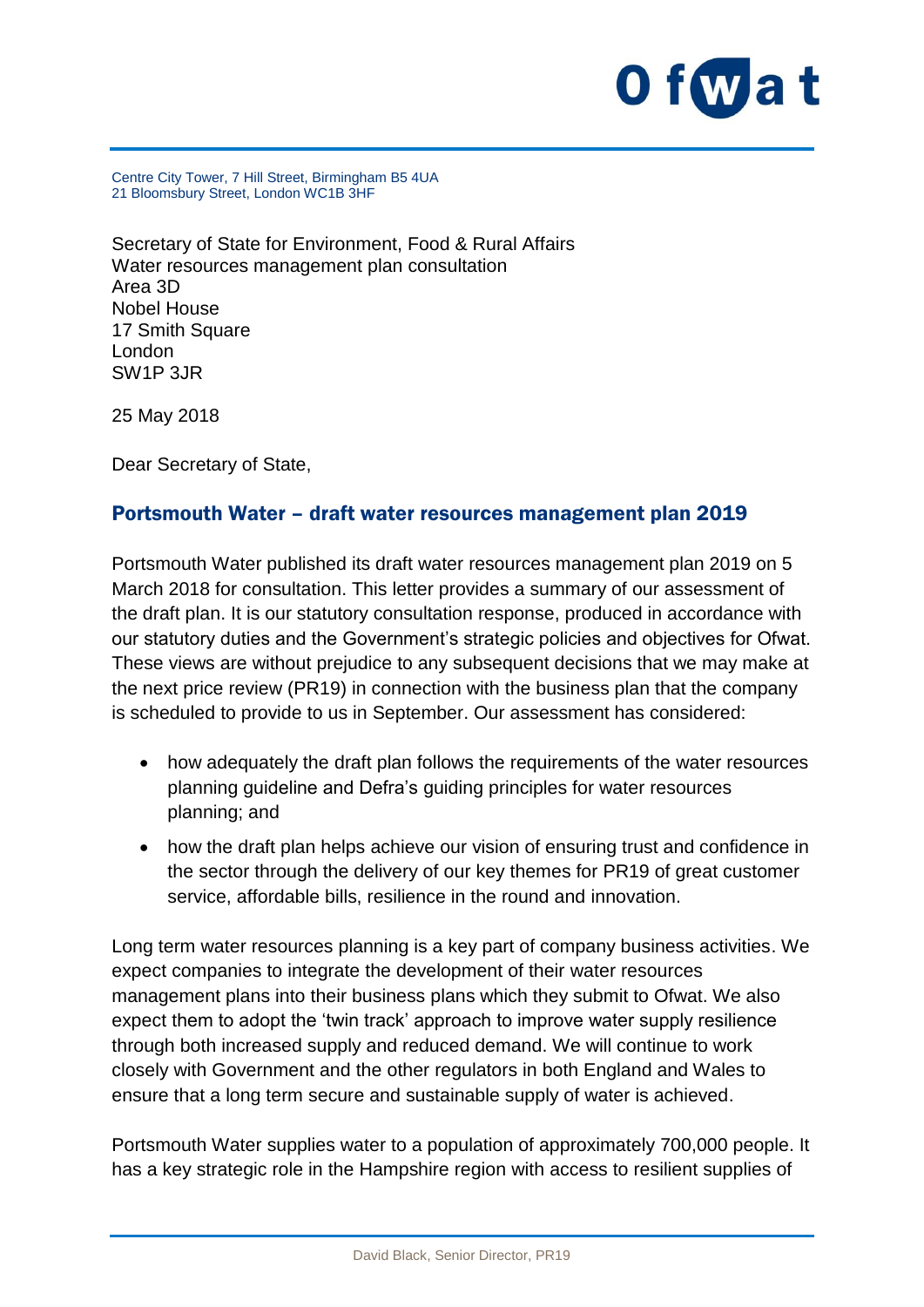water that can provide wider benefits. Its water resources are planned on the basis of a single integrated zone and it predicts it will be in deficit in the future, without additional action to reduce demand or provide additional supplies. This means there would be insufficient water to maintain supply to customers in some severe drought conditions. The deficit is driven by the increase in water supplied to Southern Water.

In summary, we welcome Portsmouth Water's ambition to play a key regional role in providing supplies to Southern Water. The draft plan is consistent with most Water Resources South East (WRSE) scenarios and includes Havant Thicket reservoir which has been identified as the best value regional option. The plan also includes a forecast leakage reduction of 15% by 2025.

While the majority of Portsmouth Water's draft plan is in line with our expectations and good practice, there are areas of the plan where insufficient evidence is provided to convince us that the plan delivers in the best interests of customers. In particular:

- The relative low levels of demand management ambition may not be optimal in the regional context and need to be considered further in the final plan. Lower levels of demand would free up more water for trading and ensure greater consistency with the 'twin track' approach. For example:
	- o While the commitment to meet a 15% leakage reduction by 2025 is welcome, leakage is then assumed to be flat over the rest of the planning period to 2045.
	- o Even with the installation of 'not for revenue meters' Portsmouth Water will remain a company with one of the lowest levels of metering penetration and the levels will be lower than forecast during the previous plan.
	- $\circ$  Per capita consumption (PCC) reductions are below the national average for other companies and below our expectations for water efficiency across the sector.
- Currently the draft plan does not give Ofwat sufficient assurance that it will deliver good outcomes for customers and the environment. Board assurance was part of Defra's guiding principles for water resources planning. However, the draft plan does not provide any evidence of Board assurance and this raises concern about the robustness of plan development. The plans are key publications provided to stakeholders and we would expect to meet the same high assurance standards of other information and evidence of this should be provided in the final plan.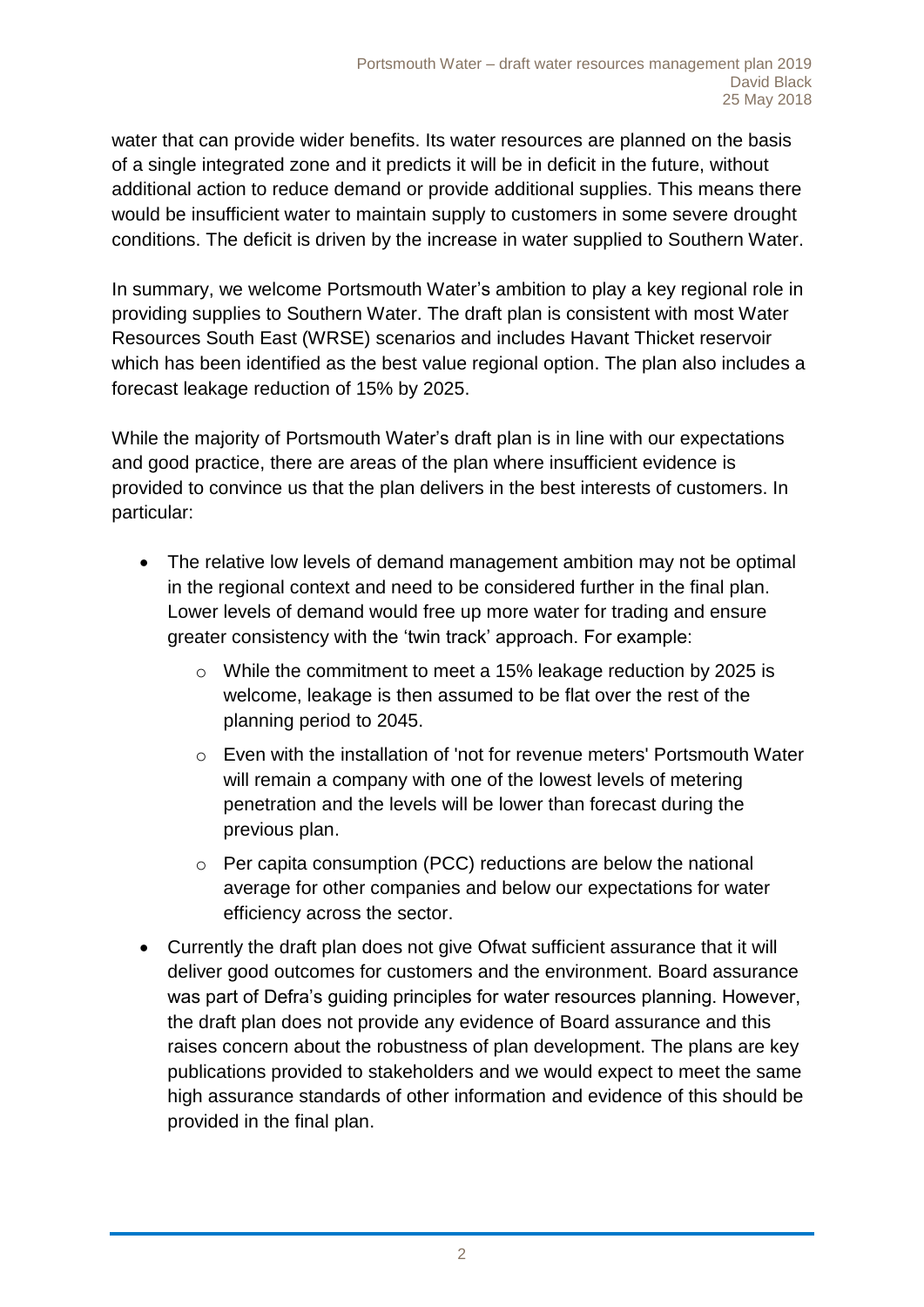Further details on these points are outlined in the annex to this letter alongside more detailed comments on different areas of the draft plan.

I look forward to seeing these points addressed in Portsmouth Water's statement of response and final plan.

Yours sincerely

Pu

David Black Senior Director, PR19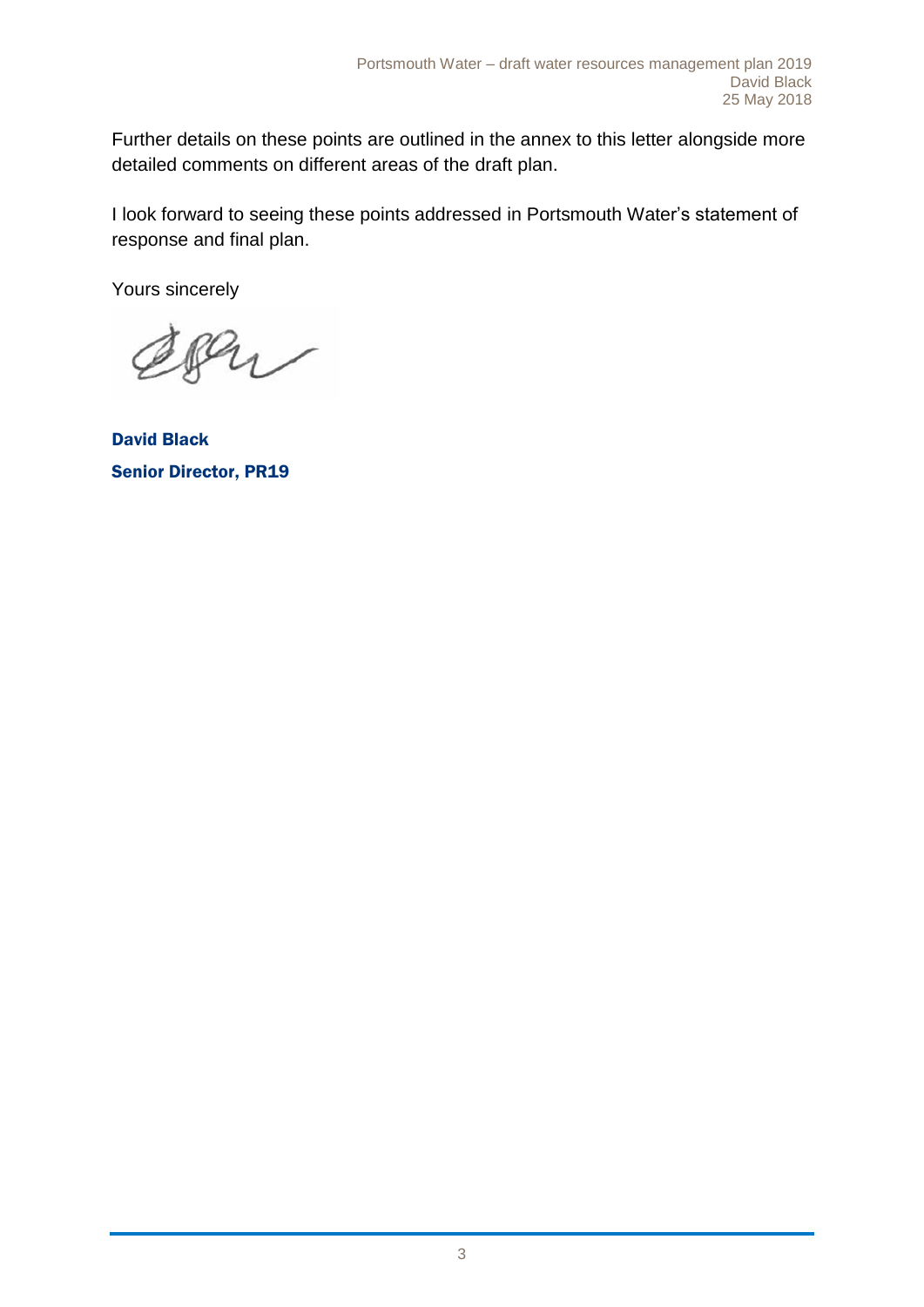# Annex

In this annex we outline further details on the points raised in our main letter alongside more detailed comments on different areas of the draft plan. Our points reflect our assessment approach and cover:

- **1. Plan building blocks:** The overall approach to the development of the draft plan in line with the technical guidance and broader resilience issues.
- 2. Customer participation: The type and quality of interaction with customers and the impact this has had on the draft plan formulation and proposals.
- 3. Demand forecast: How the company has considered the impacts of population growth, leakage and water efficiency in its demand forecast.
- 4. Supply forecast: How the company has considered climate change, abstraction licences changes and transfers in its supply forecast.
- **5. Forecast uncertainty:** The robustness of the draft plan in accommodating uncertainties in the demand and supply forecasts.
- 6. Supply-demand balance: The robustness of the overall need for water, if any, and the scenario testing applied to this assessment.
- **7. Options:** The approach taken to identifying and screening options for both supply and demand, including identification of trades and third party options.
- 8. Decision making: The decision making tools, preferred programme development process and accompanying assurance processes.
- 9. National and regional considerations: The interaction and consistency with national studies and regional groups (where relevant).

### 1. Plan building blocks

Portsmouth Water has adequately explained its approach to draft plan development and adopted methods and used data appropriate to the scale of its problem and complexity. However, we are concerned that levels of service are not clearly defined and that non-drought resilience does not appear to be adequately addressed. In particular:

 The levels of service for non-essential use bans and emergency drought orders (EDOs), such as standpipes, are both inconsistently reported and not clearly specified in the draft plan. For example, the severe EDO restrictions are reported to meet a 1-in-200 year level of service in some parts of the plan, but are reported as being less frequent than this in other parts of the plan. This should be clarified in the final plan alongside with the frequency and impact of the lower level restrictions.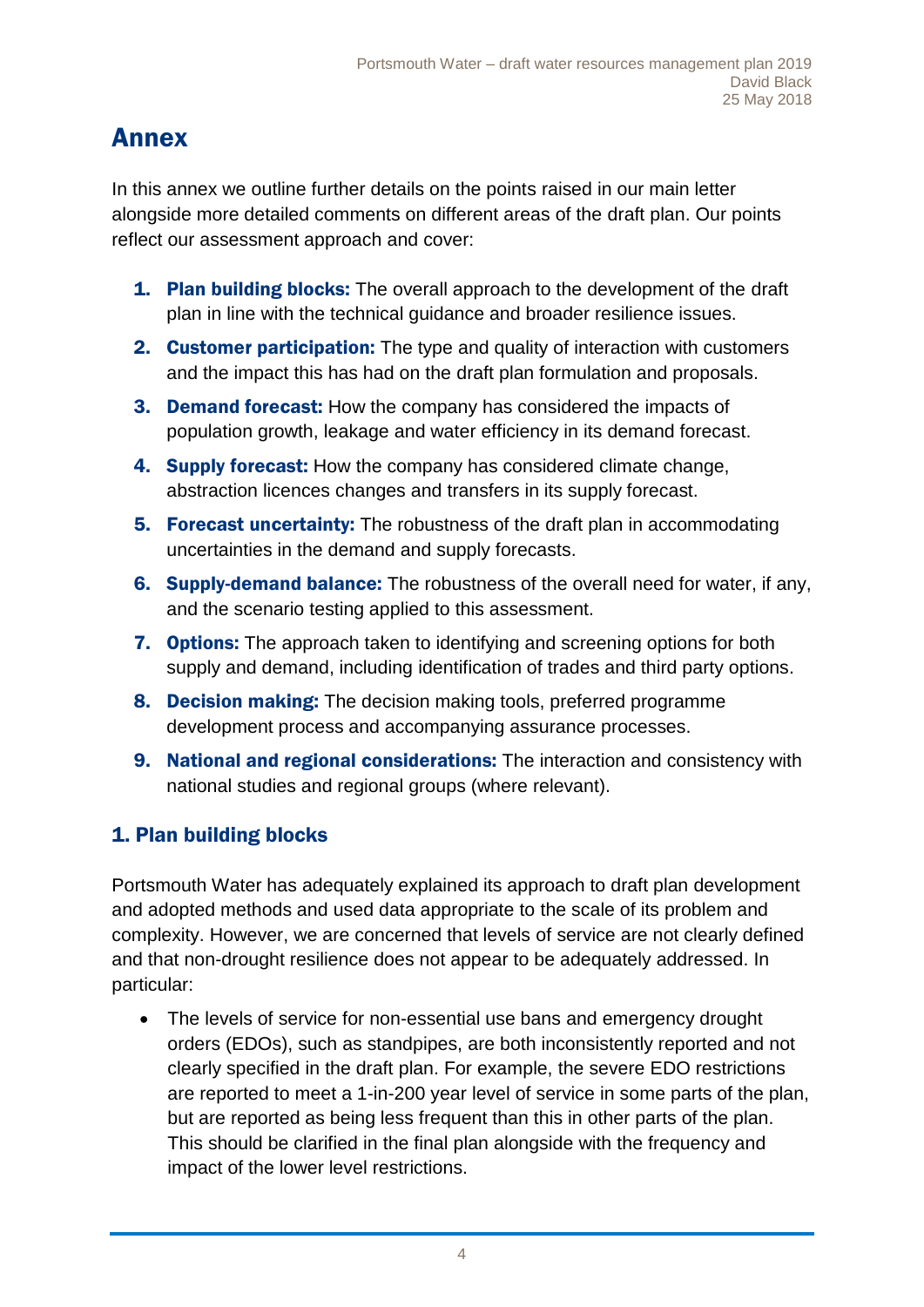• The draft plan does not appear to consider non-drought resilience to the full range of potential hazards and threats. For example the plan makes no reference to flood risk or freeze-thaw events. The approach to non-drought resilience should be clarified in the final plan.

#### 2. Customer participation

The documentation has been presented clearly to support the draft plan consultation process with customers. However, there is limited evidence provided to give confidence that customers were able to participate effectively in the development of the plan and we would expect to see further clarity on this and potentially further work reflected in the final plan. Further comments:

- The main report is generally well structured and easy to navigate, with clear headings, sub-headings and appendices. The inclusion of a non-technical summary document makes the plan more accessible.
- In the plan reference is made to the outcomes of customer participation, but the supporting evidence presented is relatively limited and this is an area of concern. Further considerations:
	- o We are unsure whether customers have been consulted on Portsmouth Water's regional role and how the trades will potentially impact on their service and bills. For example there is no evidence that customers have been consulted on any potential bill impact of the Southern Water trading agreement.
	- $\circ$  While it is stated customers are willing to accept drought restrictions, they do not appear to have been fully consulted on the different levels of these.
	- o The plan states customers have been engaged on resilience (through focus groups and quantitative questionnaires) although the outcomes of this research do not appear to be described or whether the relative resilience of the Portsmouth area to other areas was highlighted during this exercise.
- Linked to this, the plan only provides a relatively brief description of the role of the Customer Challenge Group (CCG) in assuring the customer engagement undertaken in the development of the plan. This engagement should continue and be further clarified in the final plan.

#### 3. Demand forecast

The demand forecast appears reasonable. It follows the relevant demand forecasting guidance and is aligned with historical trends. The approach taken in consulting with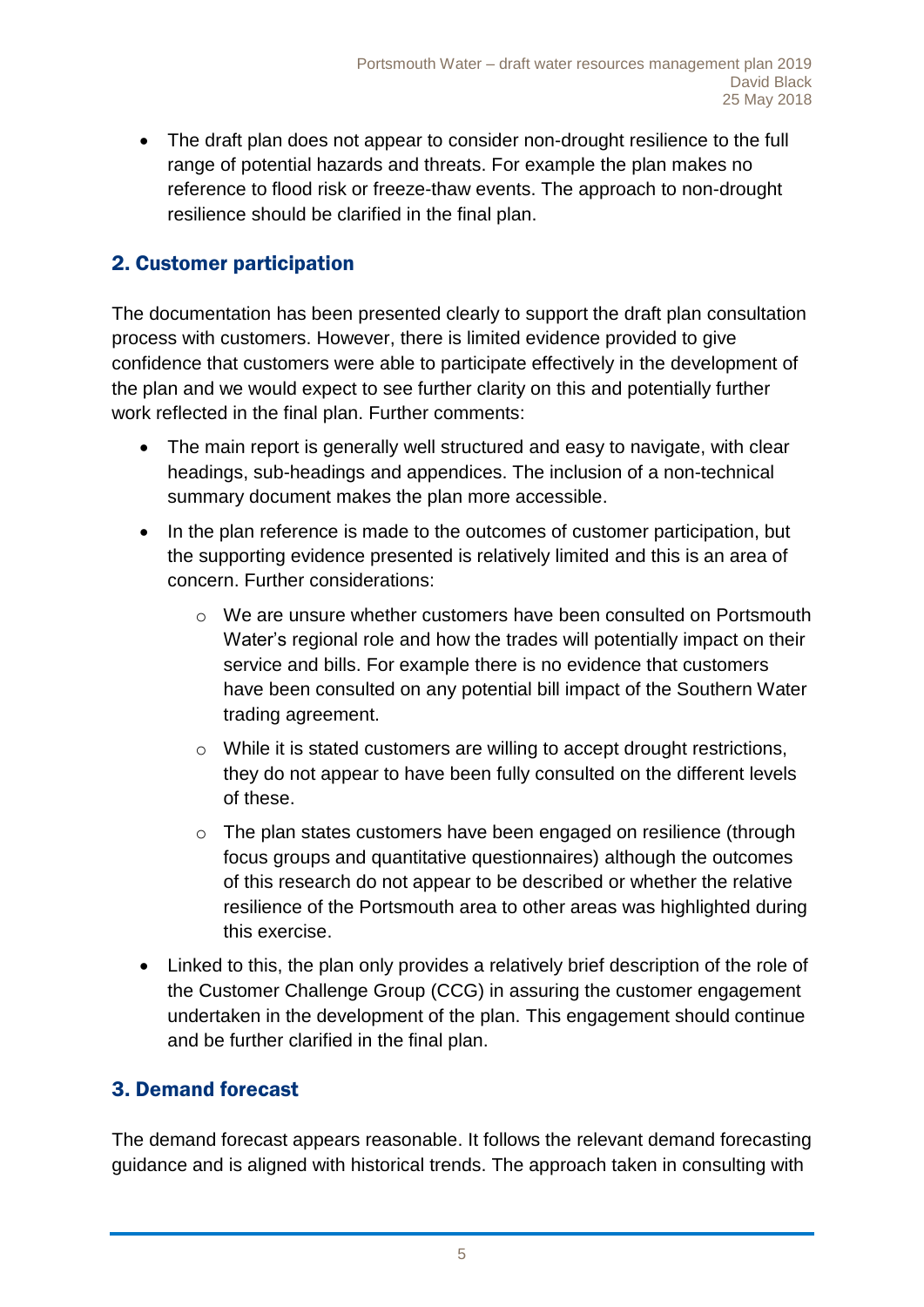large non-household users is an example of good practice. However, we would expect further details to be provided in the final plan on measured PCC trends. Further specific comments:

- The use of a trend-based population forecast based on national statistics and incorporation of the local authority plan-based forecasts is an innovative approach. However, the final plan should clarify this hybrid method does not result in lower forecasts than only using the local authority plan based method, particularly in the near term.
- To better understand non-household demand Portsmouth Water has actively engaged with a large regional growers association regarding the growth of horticultural activities in the area of supply. This complements the hybrid nonhousehold modelling approach (both top down and bottom up) used.
- Average company PCC is forecast to decrease across the planning period in both the baseline and final plan scenarios. However, measured PCC is predicted to increase slightly over the planning period in both scenarios, unlike unmeasured PCC which decreases in both. Justification for these trends is not fully provided in the draft plan.

## 4. Supply forecast

The supply forecast appears reasonable, it follows the relevant supply forecasting guidance and is aligned with historical trends. Statistical approaches have been used to help determine low frequency drought yields with higher levels of confidence which is an example of good practice. However, as noted in section 1 further work is required on the interactions between the supply forecast, the level of service and the use of drought permits.

### 5. Forecast uncertainty

Forecast uncertainty is not a significant driver of the plan and the overall approach is in accordance with guidelines. However, we have concerns over Portsmouth Water's approach to different elements of uncertainty which need to be clarified in the final plan. In particular:

- Uncertainty in Southern Water's requirements for the bulk transfer (both in terms of timing and magnitude) is not clearly described in the plan.
- Nitrate pollution is not included in headroom but could have a significant impact on source availability.
- Oil pollution, is included as a component of both outage and target headroom and appears to be double-counted.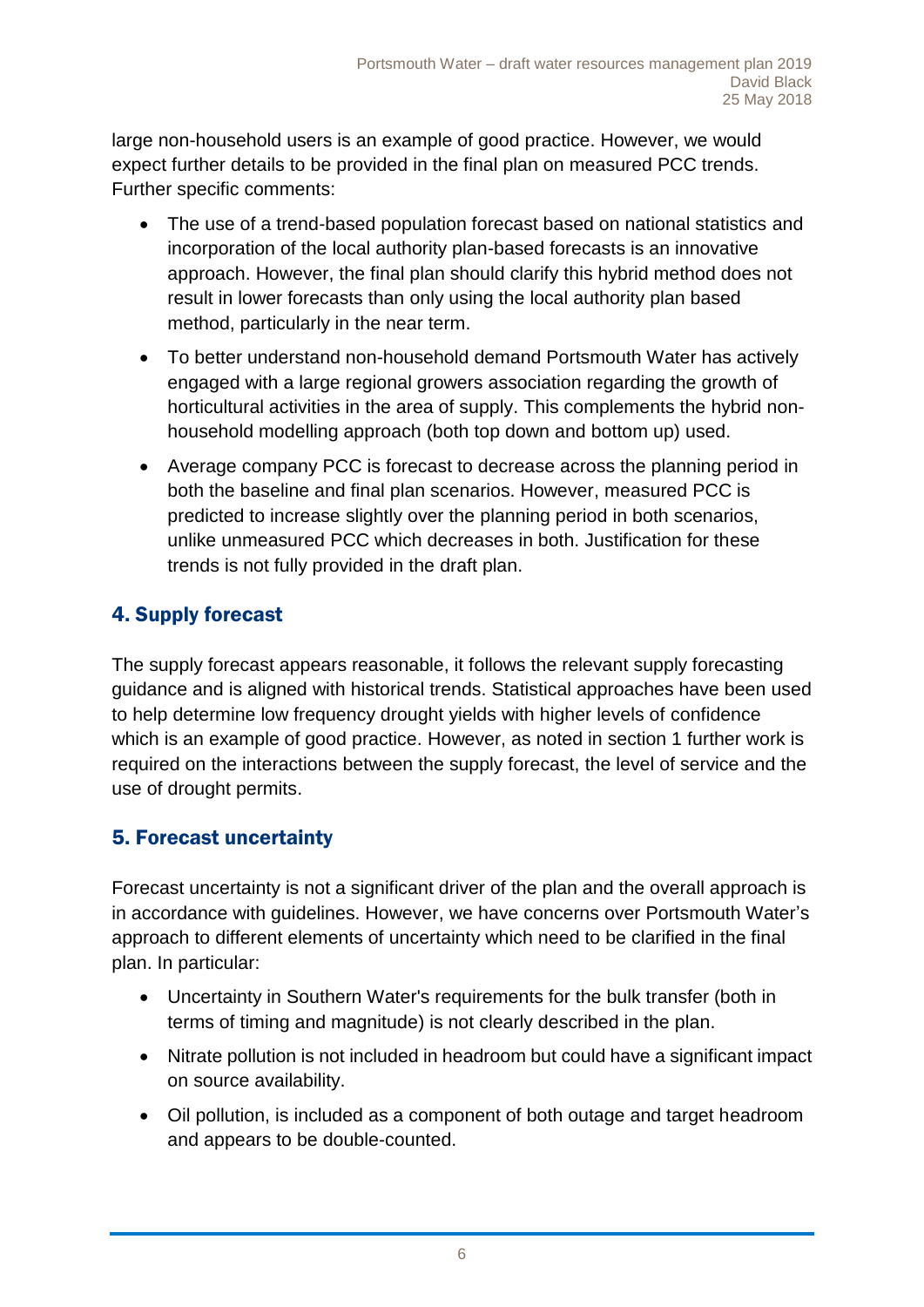### 6. Supply-demand balance

The supply-demand balance components have mostly been forecast in line with the guidance. However, the future Southern Water trade has been incorporated into the baseline of the plan rather than presented as an alternative trading scenario. This creates some issues with transparency and it may have been more appropriate to provide an alternative trading scenario for consultation.

#### 7. Options

A broad range of supply and demand options are presented, including building Havant Thicket reservoir as an ambitious solution to a regional problem, and the proposal to reduce leakage by 15% by 2025. However, limited evidence is provided on how options were assessed, the level of engagement with third parties, and identified supply options. Looking longer term we also have concerns around Portsmouth Water's ambition in water efficiency, metering and leakage. In particular:

- The screening criteria and processes for developing lists of options appear to be appropriate. However, it is not clear how well the feasible options perform against each criterion, for example sustainability and technical difficulty. Greater clarity should be provided in the final plan.
- The draft plan does not include any third party provision of options. Limited information is provided on the approach to third party engagement and the company should provide clarity on its approach and consider what it could do in order to promote these options.
- The trade with Southern Water is not consistently presented in both company plans. For example, the planning tables suggest that Southern Water expects to receive 9 Ml/d additional raw water import from Portsmouth Water from 2023, while Portsmouth Water specifies exporting 9 Ml/d of potable water in 2022. This needs to be addressed and further clarified in the final plan.
- The company plan to reduce leakage by 15% by 2025 demonstrates a good level of ambition. However, the early ambition does not continue beyond 2025 as total leakage is then forecast to remain flat until 2045. In the final plan Portsmouth Water should explore and evaluate further options to reduce leakage beyond 2025.
- Metering is forecast to increase by 9% by 2025 as a result of maintaining current optant strategies, however, it is unclear in the long term if the metering approach is optimal in the regional context. Further considerations:
	- $\circ$  The short term increase in metering is supported by the additional installation of 'not for revenue meters' whereby unmeasured customers who have an existing meter box will be fitted with a meter and provided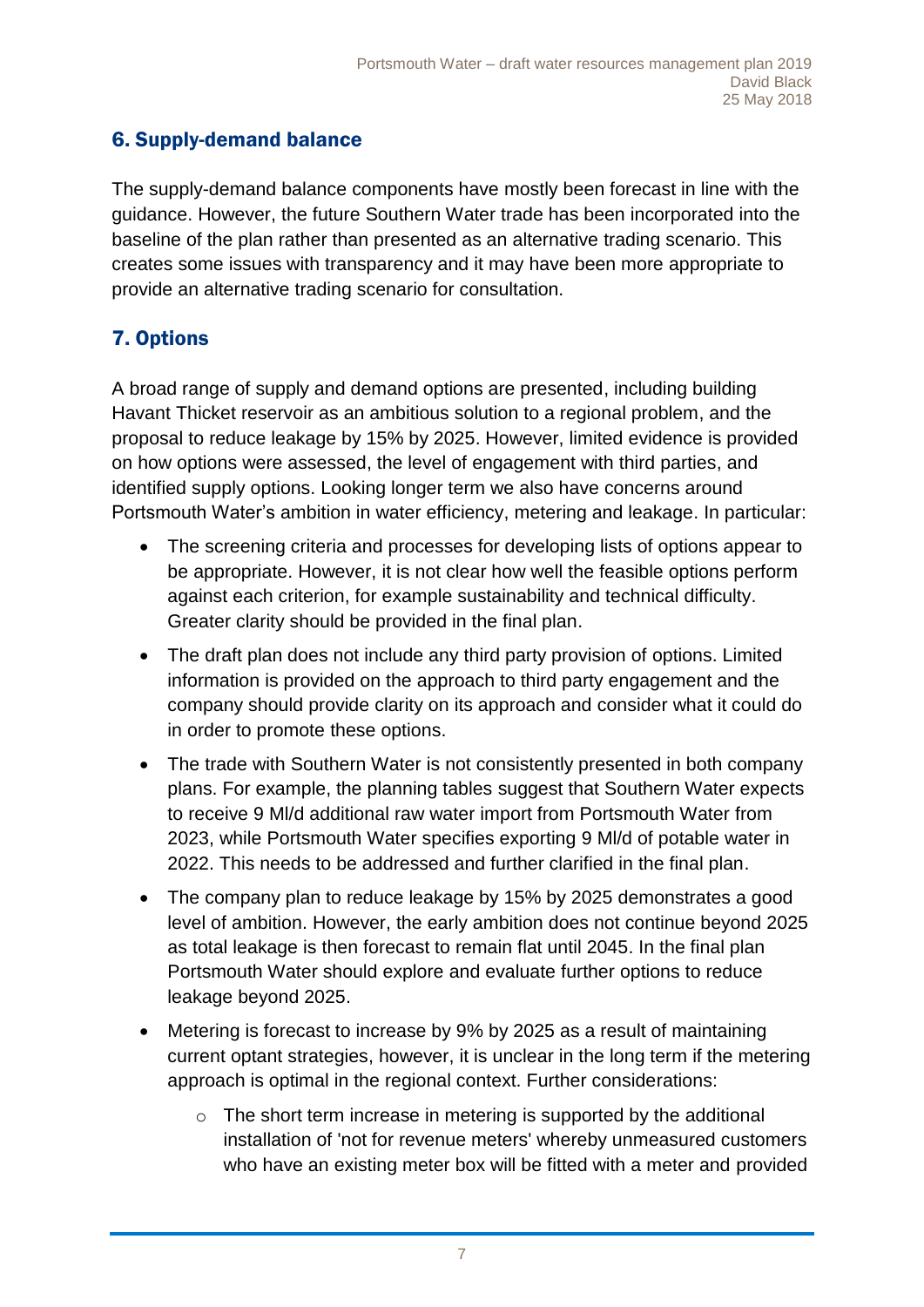information to encourage billed switching. This is an example of good practice.

- o The draft plan metering forecast of 62% by 2040 is still 7% lower than the forecast in the previous plan (69% by 2040). This means Portsmouth Water will remain a company with low metering rates.
- $\circ$  The relative low level of metering may not be optimal in the regional context, as lower levels of demand would free up more water for trading.
- Linked to this, the water efficiency options for households appear to be relatively unambitious with only minor falls in company average PCC over the planning period, from 135 l/h/d in 2020 to 130 l/h/d by 2045. Further considerations:
	- o The household water efficiency programme (incorporating a partnering approach and home visits) appears to be relatively low cost, and yet is limited to saving 1 Ml/d of unmeasured PCC overall as it is small scale.
	- o Portsmouth Water should consider whether this option could be scaled up to reduce demand further or whether further innovation options could be pursued.
- The supply options generally comprise of borehole upgrades to maximise the output from existing sites and the development of Havant Thicket reservoir. For some supply options only limited information is provided while Havant Thicket reservoir uses cost information that appears to be from sources 10 years out of date and only inflation-adjusted. The lack of information means it is hard to assess the relative costs and benefits of the options, and their potential deliverability. This should be clarified in the final plan.
- The planning tables are generally completed accurately, however:
	- $\circ$  there are a number of problems with discounting of costs to determine net present values with some costs appearing to be entered as discounted costs and then further manipulated in error; and
	- o a high environmental and social benefit value is included for the Havant Thicket reservoir (including recreational benefits) which should be further justified in the final plan.

### 8. Decision making

The decision making approach taken was a conventional economics of balancing supply and demand (EBSD) approach to produce the preferred plan, which is appropriate for the problem characterisation. However, there is limited evidence presented that the decision making process has been carried out robustly and